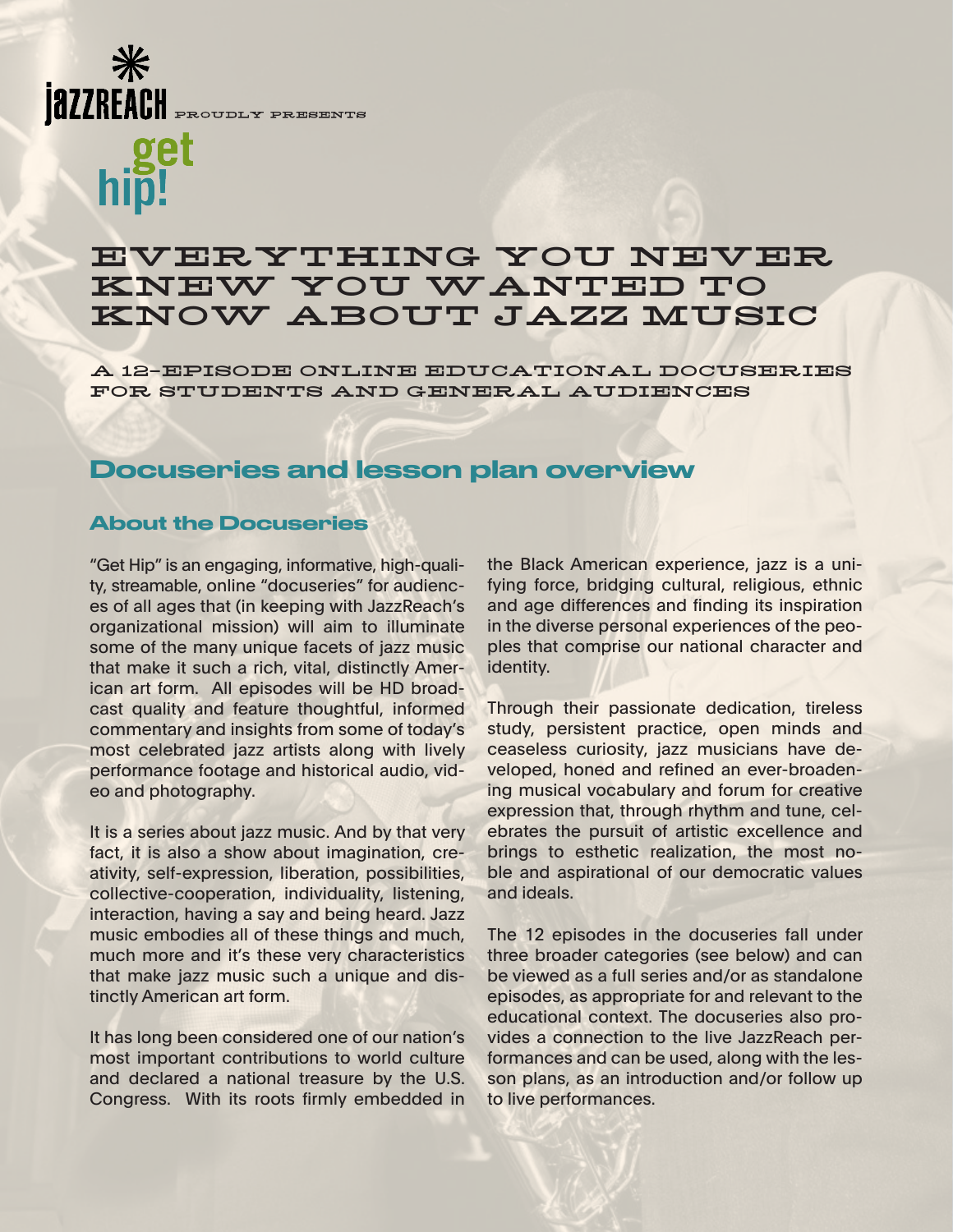



# Episode Subject Matter

## Point of Entry to the Music

How Jazz Works: What Happens When a Jazz Band Plays and Who Does What Jazz NOW! Profiles in modern jazz Favorite Jazz Recordings of All Time Favorite Jazz Bands of All Time

## Abbreviated Histories of Instruments

An Abbreviated History of the Tenor Saxophone in Jazz An Abbreviated History of Jazz Drumming An Abbreviated History of Jazz Piano An Abbreviated History of Jazz Trumpet

## Humanities-Focused

An Abbreviated History of Women in Jazz An Abbreviated History of Latin Jazz Jazz Music and the Black Experience (Activism and Protest in Rhythm and Tune) Jazz Music and the Esthetic Triumph of American Democratic Principles and Ideals

## How to Use the Lesson Plans

Each of the 12 docuseries has an accompanying lesson plan with the goal of helping the audience retain as much as possible from the episodes. The content is designed to be flexible and adaptable and to appeal to a range of classrooms/subjects and grade levels.

## Each lesson plan includes the following

**Episode Summary ("About This Episode")**  Brief description of the video

**Learning Objectives**  Key takeaways from the episode

#### **Preparatory Activities**

Optional suggested activities to choose from to prepare students/audiences to watch the video

#### **Exploration Questions/Activities**

Optional suggested discussion, assignments, and research ideas to choose from related to the learning objectives

#### **Further Exploration**

Optional suggested project ideas for more in depth or cross curricular learning experiences

#### **Musicians in the Episode**

Musicians whose commentary is featured in the episode and musicians who are prominently mentioned/relevant to the topic

#### **Audio Playlist**

Refer to episode homepage online at jazzreach.org

**Vocabulary and Key Concepts** Key terminology from the episode

#### **Suggested Resources**

Refer to episode homepage online at jazzreach.org